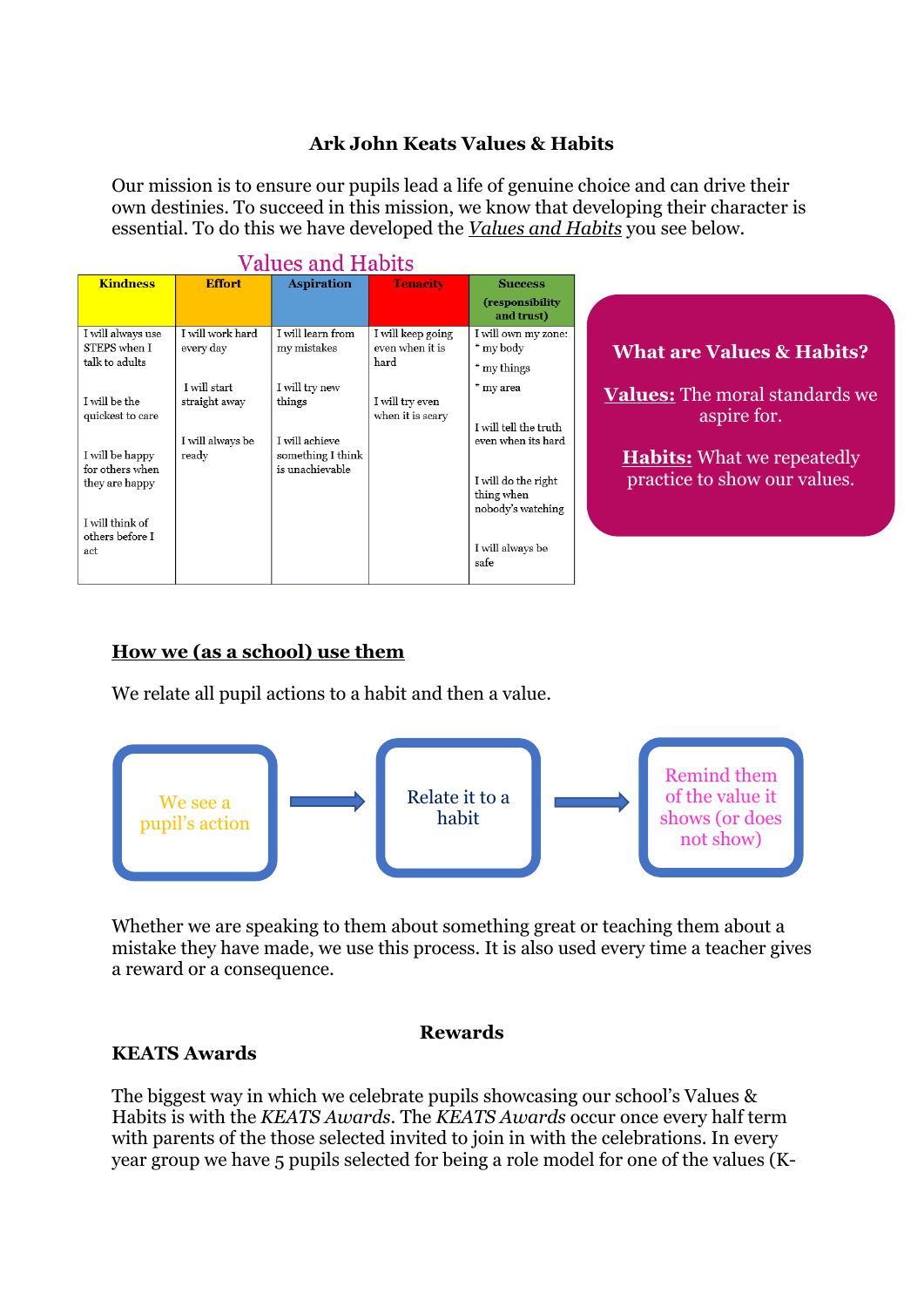E-A-T-S). For being selected they receive an award engraved with the *Value* they are being acknowledged for showing.

### **Class Scholars**

On average, once every three weeks during a *Cohort Celebration* assembly, 1 – 3 scholars are chosen from every class to receive a *Class Scholar* certificate. These certificates are given to scholars for recently exemplifying one or more of our *Values & Habits*.

## **Class Merits**

Scholars receive merits daily for (in relation to our Values & Habits) doing great. Our scholars should be aiming for  $7 - 10$  merits per week. After every 100 merits a scholar will receive a merit badge and have their name called out in the next *Head of Year* assembly.

### **Scholar of the Lesson**

This is a special merit given to one scholar every lesson for being the best learner in the class. Again, this relates back to how they are using our *Values & Habits* to maximise their learning.

### **Class 100% attendance**

During *Cohort Celebration* assemblies the class with the top attendance for the previous 3 weeks wins themselves a *Parade to the Park*. This consists of chanting our AJK attendance song in the corridors and then going to the local park during their next *Pastoral Time* session.

### **Individual Attendance**

Each half term every scholar who has achieved 100% attendance is invited to our AJK Bouncy Castle Party!

### **Homework - Individual Rewards**

Every week a pupil gets stickers (a maximum of 3) for completing each of the following:

- Weekly reading record
- 25 minutes of Times Tables Rock Stars (TTRS)
- Doodle extra homework

Any pupil who has completed their homework for an entire term receives a certificate during their next Cohort Assembly.

Any pupil who has completed their homework for the entire year receives a special AJK Homework Badge.

### **Homework – Class Rewards**